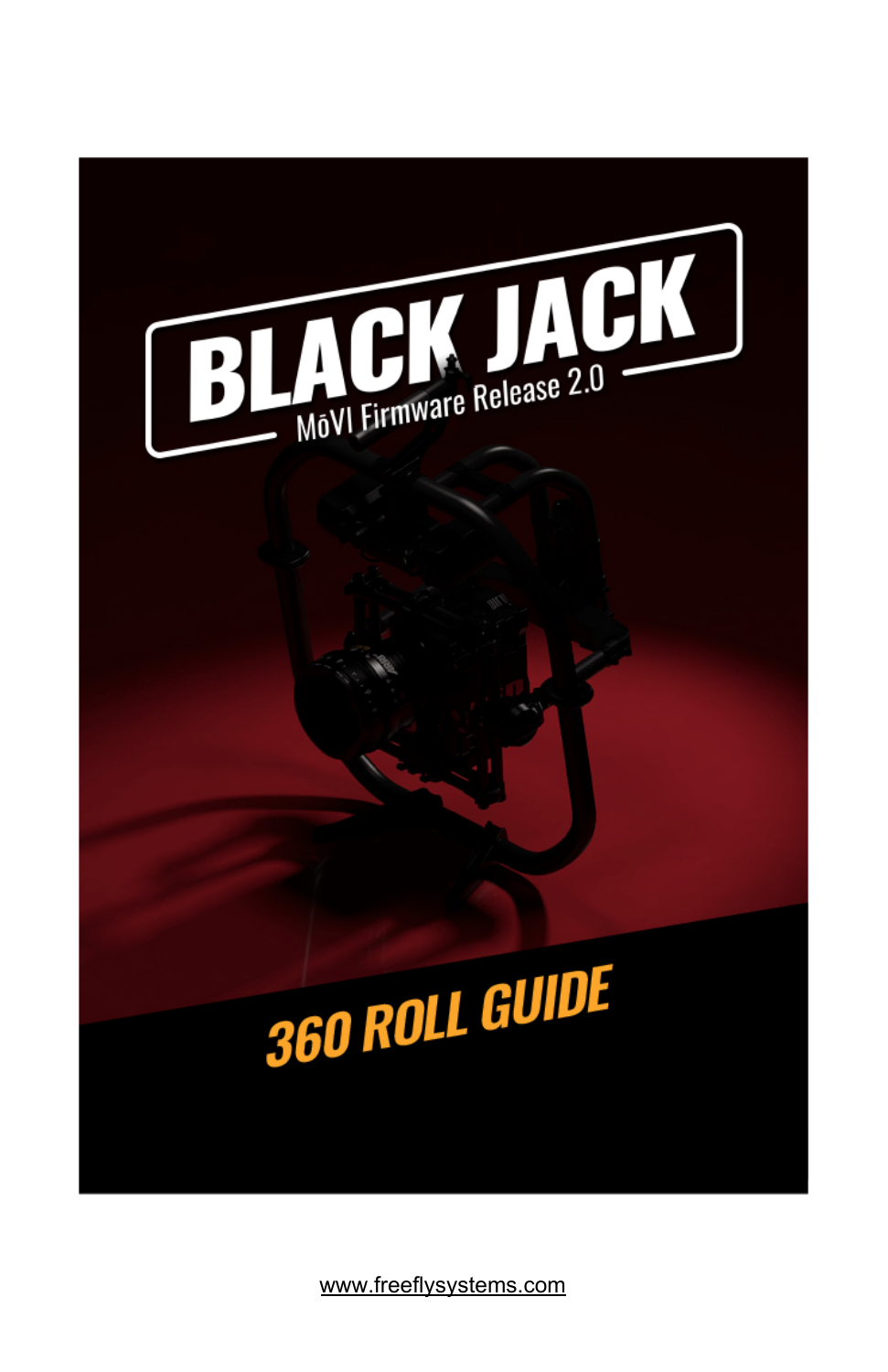| 360° Roll Intro                     | 2  |
|-------------------------------------|----|
| Method: Barrel Roll                 | 3  |
| Method: 360° Roll Via Pan           | 4  |
| Method: Vector Roll                 | 5  |
| Method: Roll With Snap              | 6  |
| Method: Portrait Shooting           | 7  |
| Method: Full 3D Majestic            | 8  |
| Method: Full 3D MIMIC               | 8  |
| Method: Free Gamepad Roll           | 9  |
| #protip: Snapping for Tilt and Roll | 10 |
| #protip: New Behaviors              | 11 |
| #protip: Singularity                | 12 |
| #protip: How To Command Roll Rate   | 13 |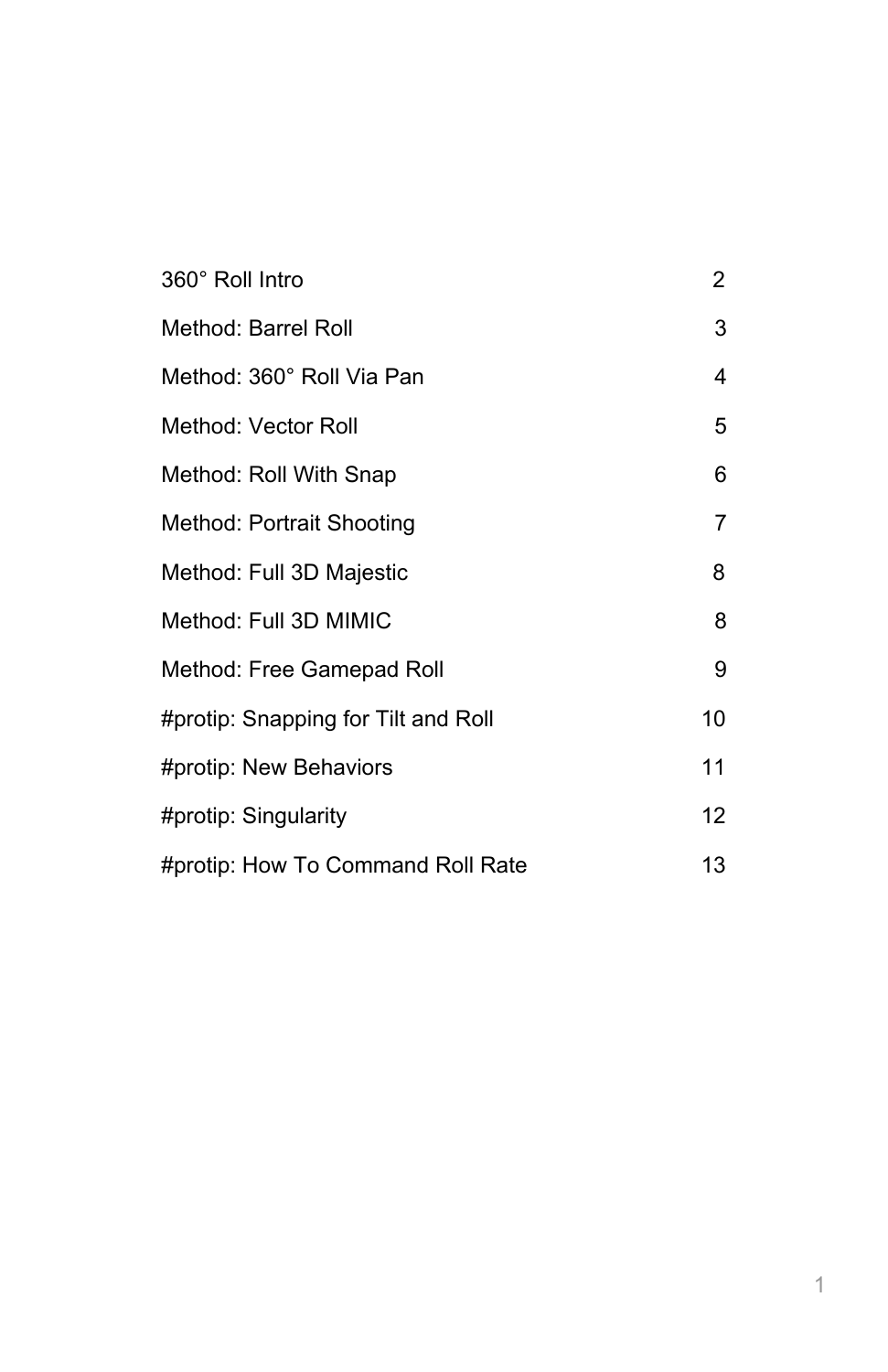# <span id="page-2-0"></span>**360° Roll Intro**

This feature guide describes how 360° Roll works in MōVI Pro v2.0 Software. For the best experience, take the time to understand both the theory and practical aspects of 360° Roll modes before you go out on a shoot.

#### How to use?

Enabling it is as simple as turning on 360° Roll mode from the App, MōVI Screen, or MōVI Controller menu. However, keep in mind that these new [behaviors](#page--1-0) also introduce an additional level of complexity. All features described in this guide apply with 360° Roll on.

There are many ways to use 360 °Roll and its features, depending on your crew size and roll control method. Options like Tilt and Roll Snap can be applied to the different 360° Roll methods to modify their behavior as well—continue reading for more information.

- $\bullet$  If you don't actually need to roll past  $\pm 90^\circ$  for your shot, consider leaving 360° Roll off and using regular control. 360° Roll is specialty tool, but also adds a level complexity that may unnecessary if you just need to do a simple, leveled-off shot.
- MōVI Pro ecosystem currently allows roll commands from:
	- MōVI Controller
	- MIMIC
	- Wheels
	- Gamepad
	- Pilot
	- $\circ$  API
	- App (coming soon)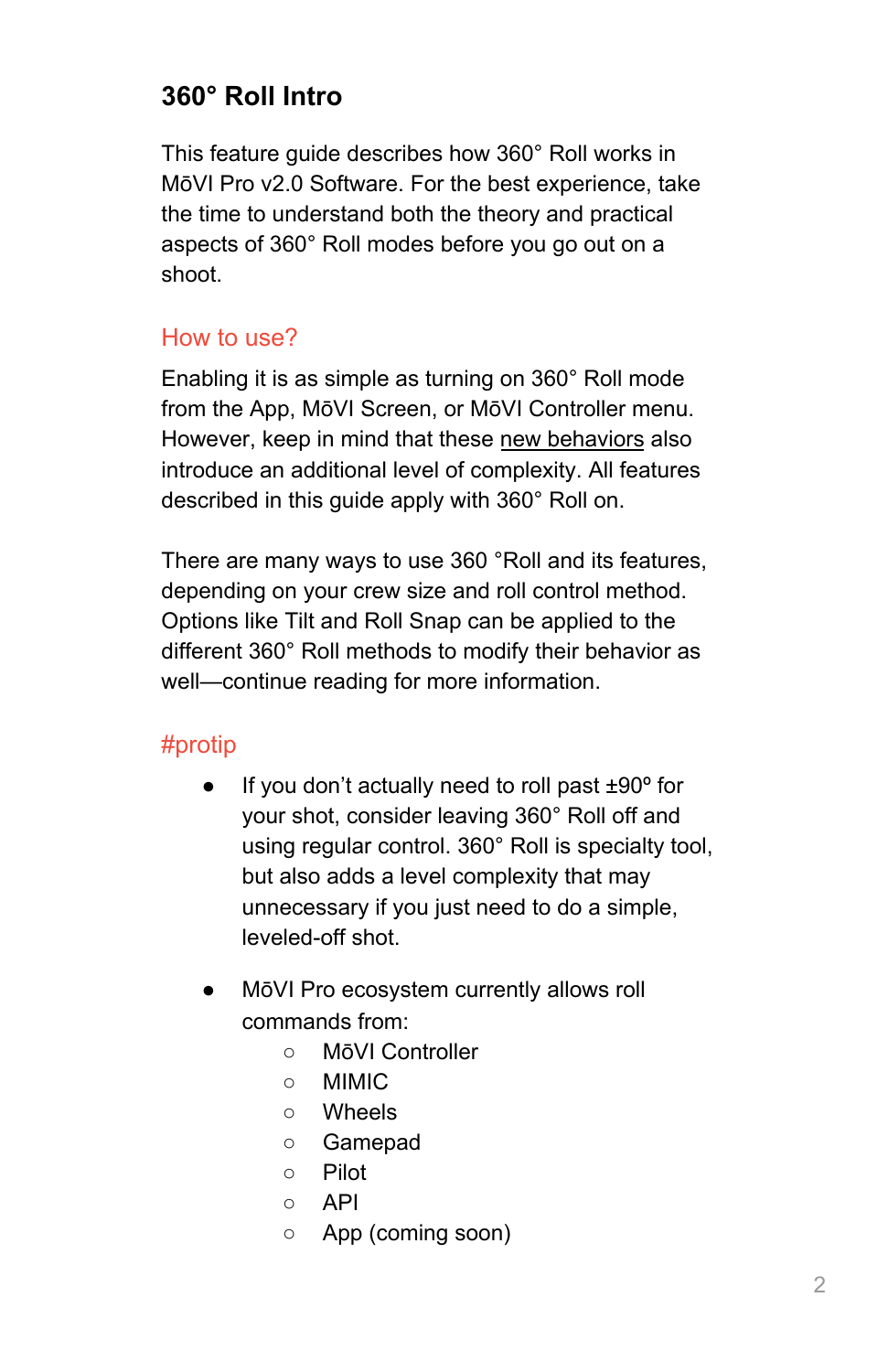## <span id="page-3-0"></span>**Method: Barrel Roll [<](https://player.vimeo.com/external/304949680.hd.mp4?s=4d5eb08a2e660e73ff696d50087321123ec6cf4c&profile_id=174) P L A Y >**

Perfect for the single operator that wants to execute 180° moves without moving the ring\*, or 360°+ moves by rotating the ring to follow the camera lens axis.

#### How to use?

## **Settings**

- $\bullet$  360 Roll -> On
- Roll mode -> Free/Majestic
- Tilt mode -> Free/Majestic, or Snap!
- Pan mode -> Free/Majestic (make sure to not command pan rate from a controller)
- Majestic Window -> Medium to reject unintentional movement

## **Operation**

There are two ways input roll command for Barrel Roll:

- #1 Majestic Roll
	- Simply rotate [handles](https://www.instagram.com/p/BqfdLBZn2MC/) for majestic roll
- #2 Roll Command
	- Command roll rate from a controller [\(here](#page-13-0) are the options).
	- Follow the roll motion of MōVI with the handles/ring to ensure MōVI doesn't get into singularity or hit its hard stops.

- Set Tilt Mode to Snap for shots where you want to ensure tilt doesn't move up or down, ie, a shot where you are moving straight down a hallway while Barrel Rolling.
- \*We plan on releasing a Barrel Roll feature in the app that lets you start/stop roll commands. This will allow solo operators to executed command #2.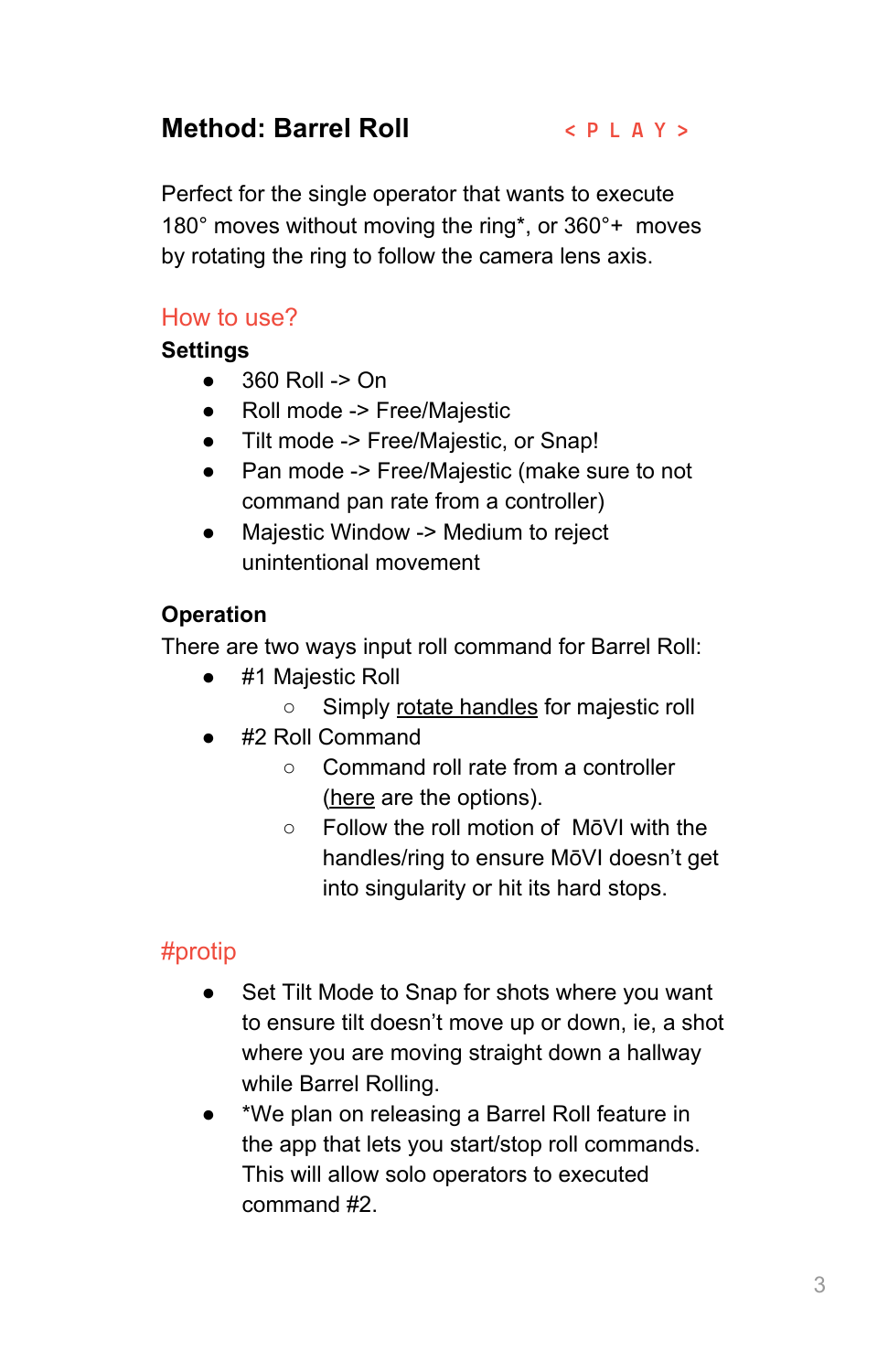## <span id="page-4-0"></span>**Method: 360° Roll Via Pan [<](https://player.vimeo.com/external/304948884.hd.mp4?s=7e24b63d33a4dfff1afe099e7f83de8ca8f08582&profile_id=174) P L A Y >**

The perfect method for when you want continuous 360° rolls and without moving the ring or handles. By rotating the pan axis 90° offset, it now acts as the roll axis and allows 360° moves.

#### How to use?



- In dual op, there's no specific setup required to use this mode. For solo operator, this is currently not possible.
- Pan for Roll has potential for confusion, since there are two ways to set it up. The picture above is one possibility, the other is with the roll beam above the camera. The setup you use might depend on how far you need to look up or down.

- **Warning:** In this orientation, more stress is placed on the pan motor and quick release. Make sure the quick release is fully engaged and tightened, and always use safety rigging.
- Wiring and mechanical constraints still limit the available travel of the "roll" motor.
- Pan balance is especially important in this orientation. Become familiar with pan balancing by watching the MōVI Pro balancing [tutorial](https://www.youtube.com/watch?v=ULFmye8aSTE).
- Use the Hula Hoop method we showed [here](https://www.youtube.com/watch?v=_yBumnE8CUU&lc=z22nyzpxawqhzzrbb04t1aokguy3ou4yeqi3x3lshchbbk0h00410)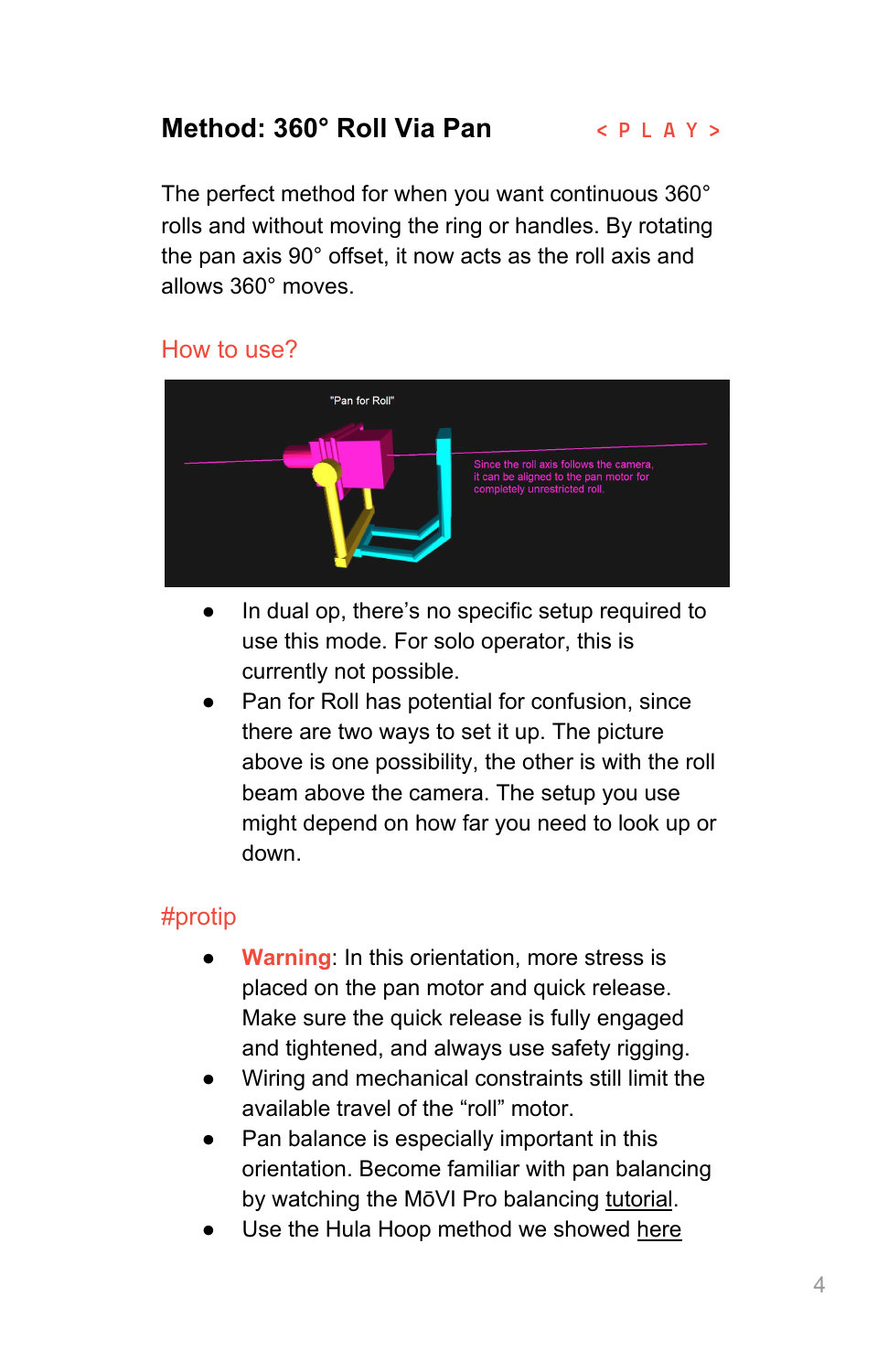# <span id="page-5-0"></span>**Method: Vector Roll [<](https://player.vimeo.com/external/304949322.hd.mp4?s=b111900c6e6047b3323c6389fb32cca02bb35269&profile_id=174) P L A Y >**

360° Roll mode allows users to set a 'virtual' target and command an axial roll along that line.

## How to use?

- In 360° Roll mode, roll axis is defined **with respect to the camera and lens**, not the horizon. So, no matter which way the camera is pointed, a roll command will always cause the image to rotate along the optical axis of the lens.
- Start by adjusting the axis of MōVI in dual operator mode (for instance with MōVI Controller)
- Command roll rate from a controller ([here](#page-13-0) are the options).

- This works best if you tilt down or up at least 30 degrees in gimbal up or gimbal down configuration.
- If you have a setup with long lenses, make sure you have clearance with roll beam.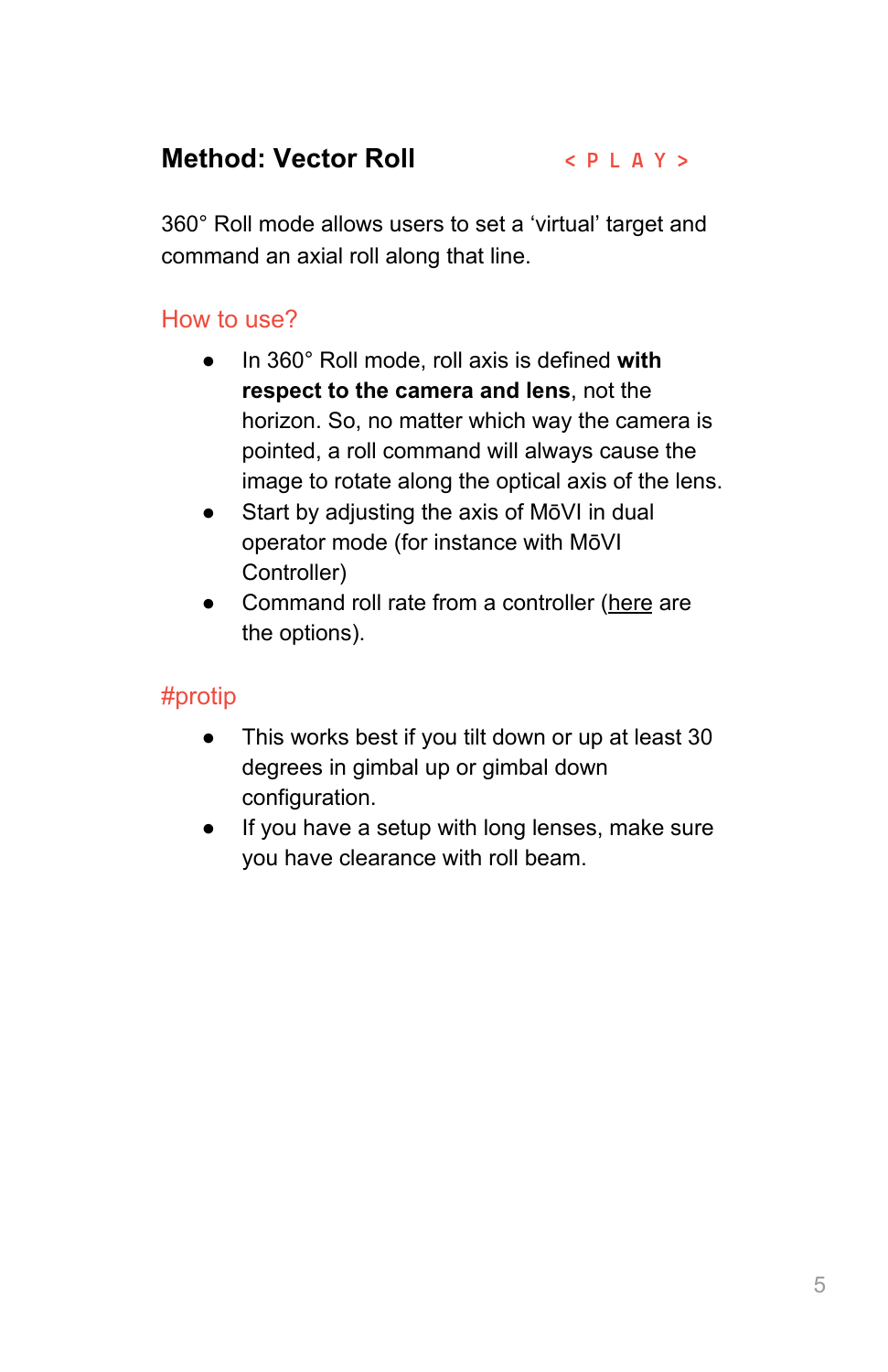## <span id="page-6-0"></span>**Method: Roll With Snap [<](https://player.vimeo.com/external/304949111.hd.mp4?s=c5b79a35d24d303367b05dbd4f007904a04db55c&profile_id=174) P L A Y >**

MōVI gently snaps the camera to the nearest 90° plane so you can execute roll moves but 'land' on a horizontal or vertical frame.

#### How to use?

- Settings
	- 360 Roll -> On
	- Roll mode -> Snap
	- Majestic response -> Set to your liking. It will change the speed of snapping.
- Setup Roll input source. [Here](#page-13-0) are the options.
- **Operation** 
	- Start commanding roll rate to start your shot
	- When you stop commanding roll rate, MōVI will snap to the nearest 90° plane.

- Play with different majestic smoothing/response settings to vary how the snapping speed.
- Try and stop your move slightly before 90 degrees so MoVI can finish the move and land perfectly at 90 degree plane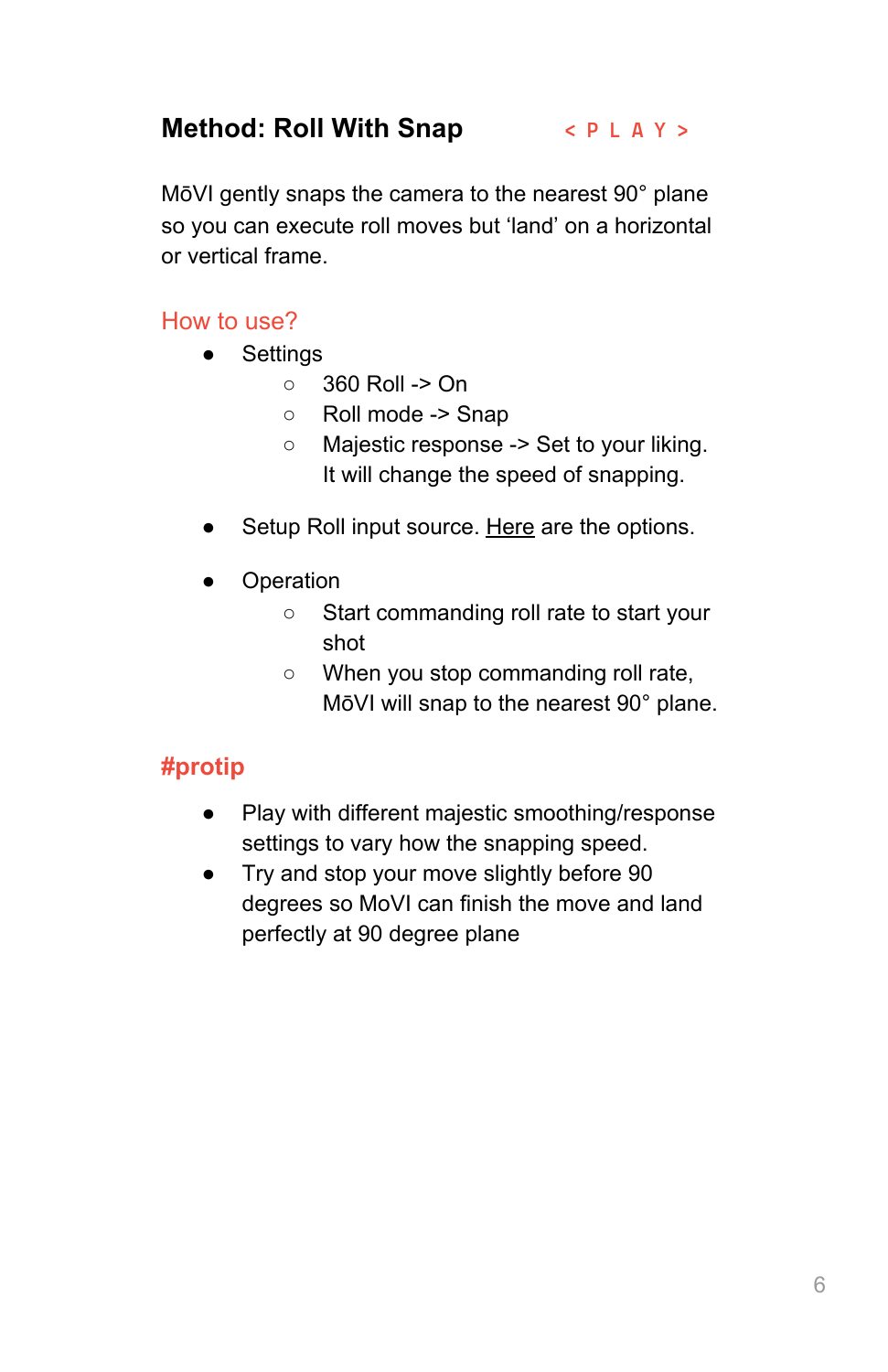# <span id="page-7-0"></span>**Method: Portrait Shooting [<](https://player.vimeo.com/external/304949487.hd.mp4?s=68b66dfa56a5ec03a9d85e0bb6463eb101d0aff0&profile_id=174) P L A Y >**

Great for when a mobile or social company is paying the bills and insists on flipping that Red Epic on its side. Quickly transition from landscape to portrait mode with no change to the camera rigging.

## How to use?

- Settings
	- 360 Roll -> On
	- Roll mode -> Snap
- This is useful if you want to shoot in social media square or vertical aspect ratios by rotating the camera 90º. You will still have Pan and Tilt Majestic control in this orientation.

## **#protip**

● Set a wide window on Roll Majestic so you don't accidentally put in a roll move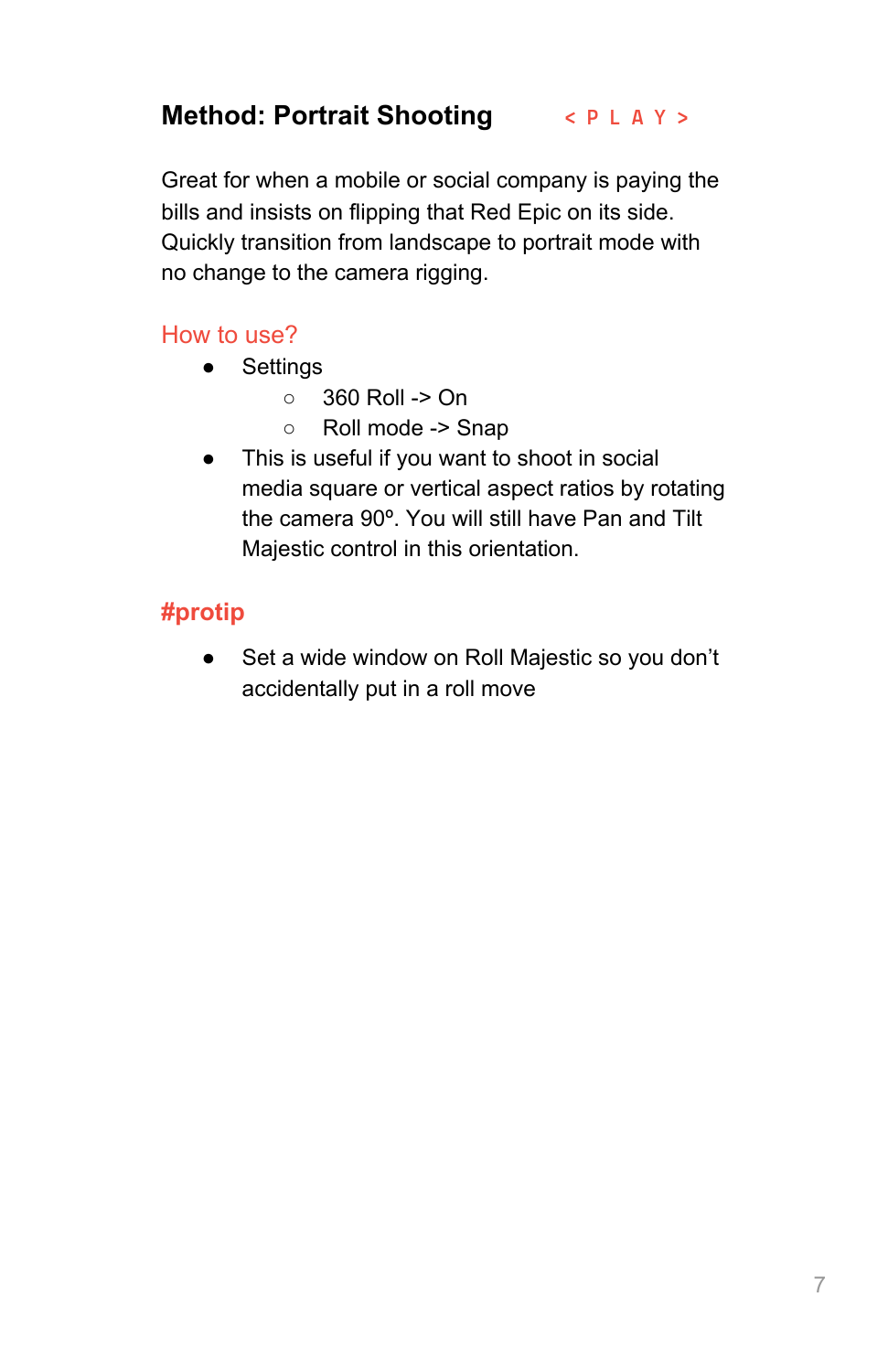# <span id="page-8-0"></span>**Method: Full 3D Majestic**

Perfect for the single operator that wants to have full 3D Majestic control with no limits. This is useful for simulating a zero-gravity perspective or a first-person-view flight through open space.

## How to use?

- $\bullet$  360 Roll -> On
- Tilt and Roll -> Free/Majestic
- Majestic Window -> small
- Majestic Response -> optional

# <span id="page-8-1"></span>**Method: Full 3D MIMIC**

This is similar to Full 3D Majestic, but with a remote 3D input from MIMIC. The camera will follow the MIMIC orientation in 3D with no limits.

#### How to use?

- MIMIC Mode: Direct (not Level Roll or Majestic).
- Tilt Free and Roll Free.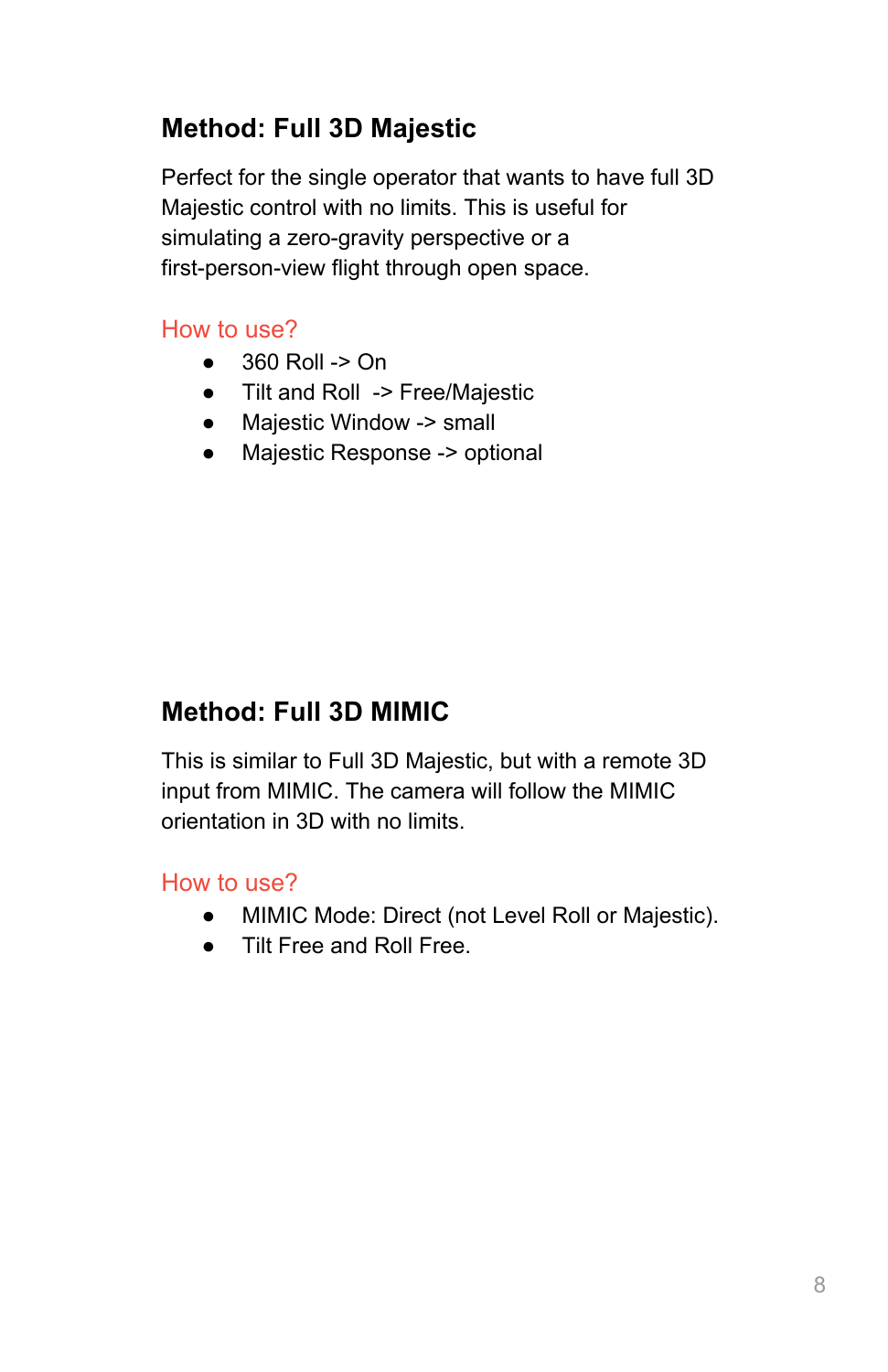# <span id="page-9-0"></span>**Method: Free Gamepad Roll**

## How to use?

Suggested Settings:

- Map Roll to the Gamepad left and right triggers from the MIMIC.
- Use medium Joystick windows to prevent joystick/trigger-induced drift.
- Tilt and Roll Free

**Operation** 

● Set a roll rate using the analog left and right triggers on the DS4 gamepad while also controlling pan and tilt with the joystick. This can create many complex 3D rolling shots. With snapping off, the roll will remain fixed when you release the triggers.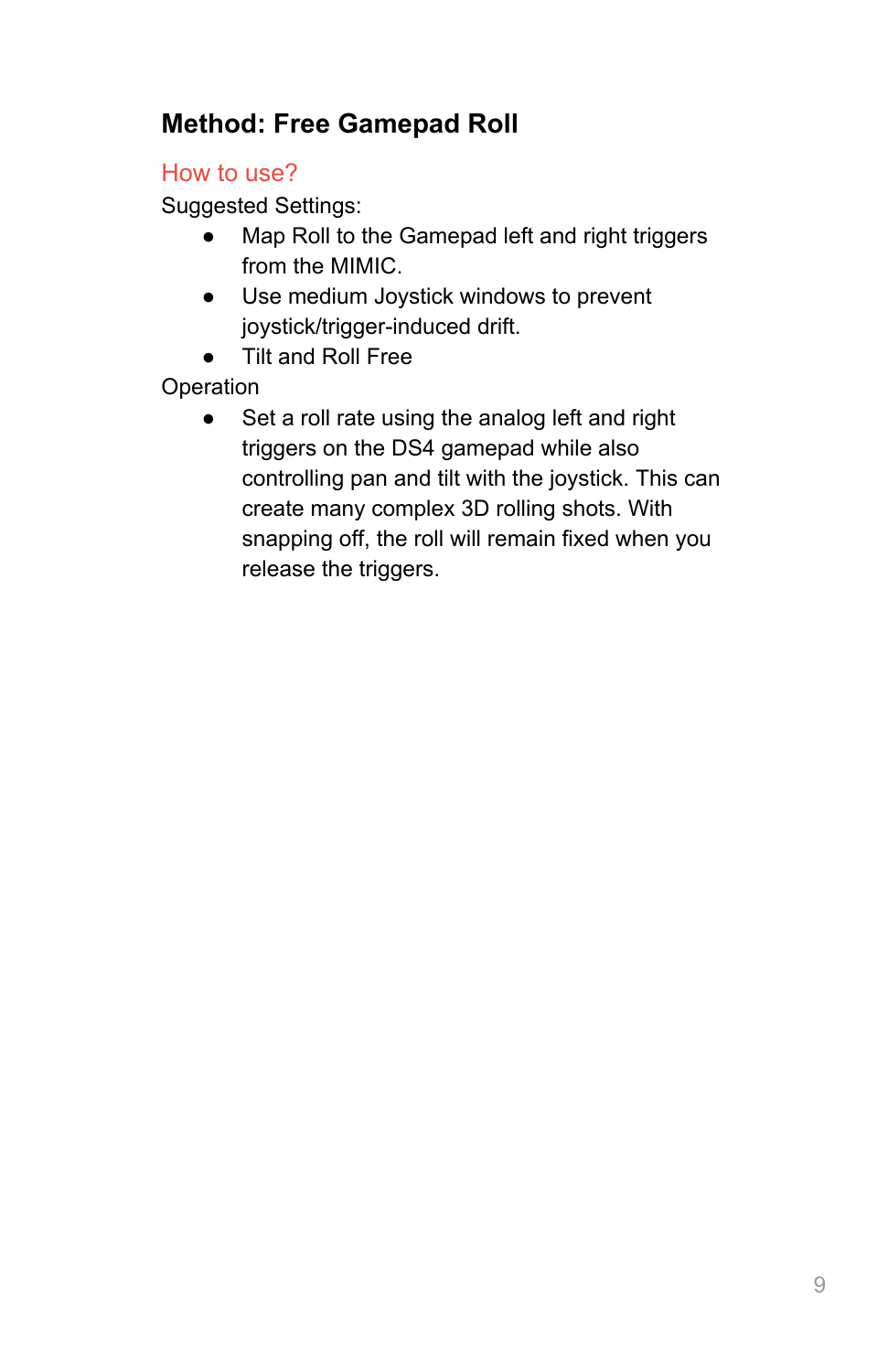# <span id="page-10-0"></span>**#protip: Snapping for Tilt and Roll**

While 360 Roll is on, the usual Tilt and Roll modes (Level, Smooth Lock, Majestic) take on new options that are more applicable to full 3D operation.

- Free: When not being driven, the axis stays where you leave it.
- Snap: When not being driven, the axis smoothly moves to the nearest 90º increment.
	- For roll, this means landscape or portrait.
	- For tilt, this means lens horizontal or lens vertical.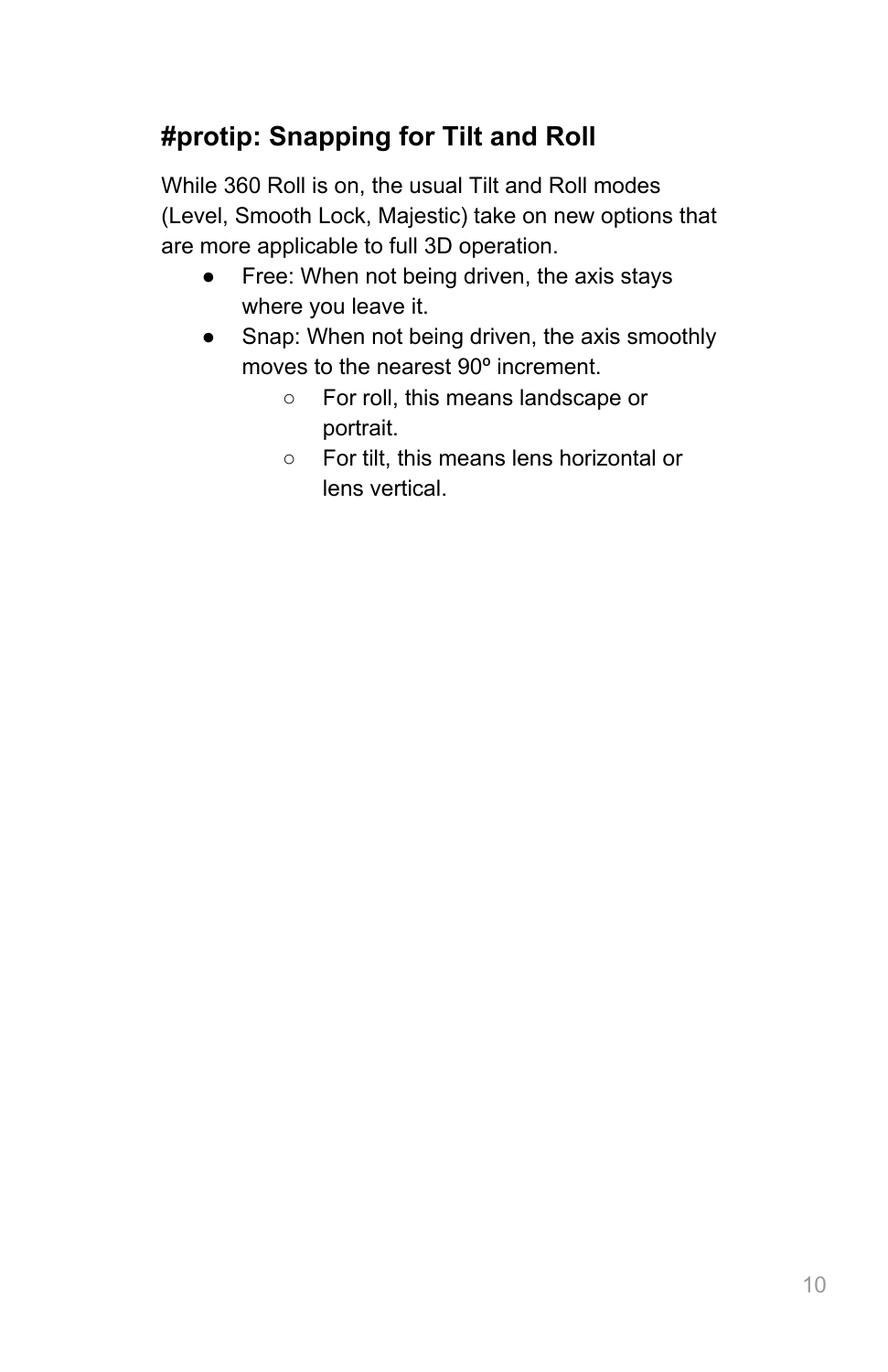# <span id="page-11-0"></span>**#protip: New Behaviors**

New high-level "360 Roll" toggle changes the behavior of Roll and Tilt modes.

| <b>360 Roll:</b>   | Off $(0)$     | On (1)     |
|--------------------|---------------|------------|
| <b>Roll Mode 0</b> | Level         | Snap (New) |
| <b>Roll Mode 1</b> | Majestic      | Free (New) |
| <b>Tilt Mode 0</b> | (Smooth) Lock | Snap (New) |
| <b>Tilt Mode 1</b> | Majestic      | Free (New) |

Here are more details about these new modes, whether you are using them in Majestic, MIMIC, or in Rate Majestic

- The angle of the ring or base determines the snapping orientations.
- Window, smoothing, and span are applied to camera-frame axes. For example, roll settings always apply on the lens optical axis.
- Tilt and Roll snapping are applied in parallel with Majestic commands. Must be within the Majestic Window on all relevant axes to fully snap.

#### **MIMIC**

- Inputs are processed directly, regardless of MIMIC Mode settings.
- Only the highest priority MIMIC input is used.
- Tilt and Roll snapping should be off.

Rate (Joystick, Rocker, Gamepad Triggers, Wheels)

- A higher-priority rate command
	- on a *single* axis will be applied to that camera-frame axis, *on top* of the MIMIC/Majestic command.
	- on *two or three* axes will *override* the MIMIC/Majestic command.
- The current attitude determines the snapping orientations.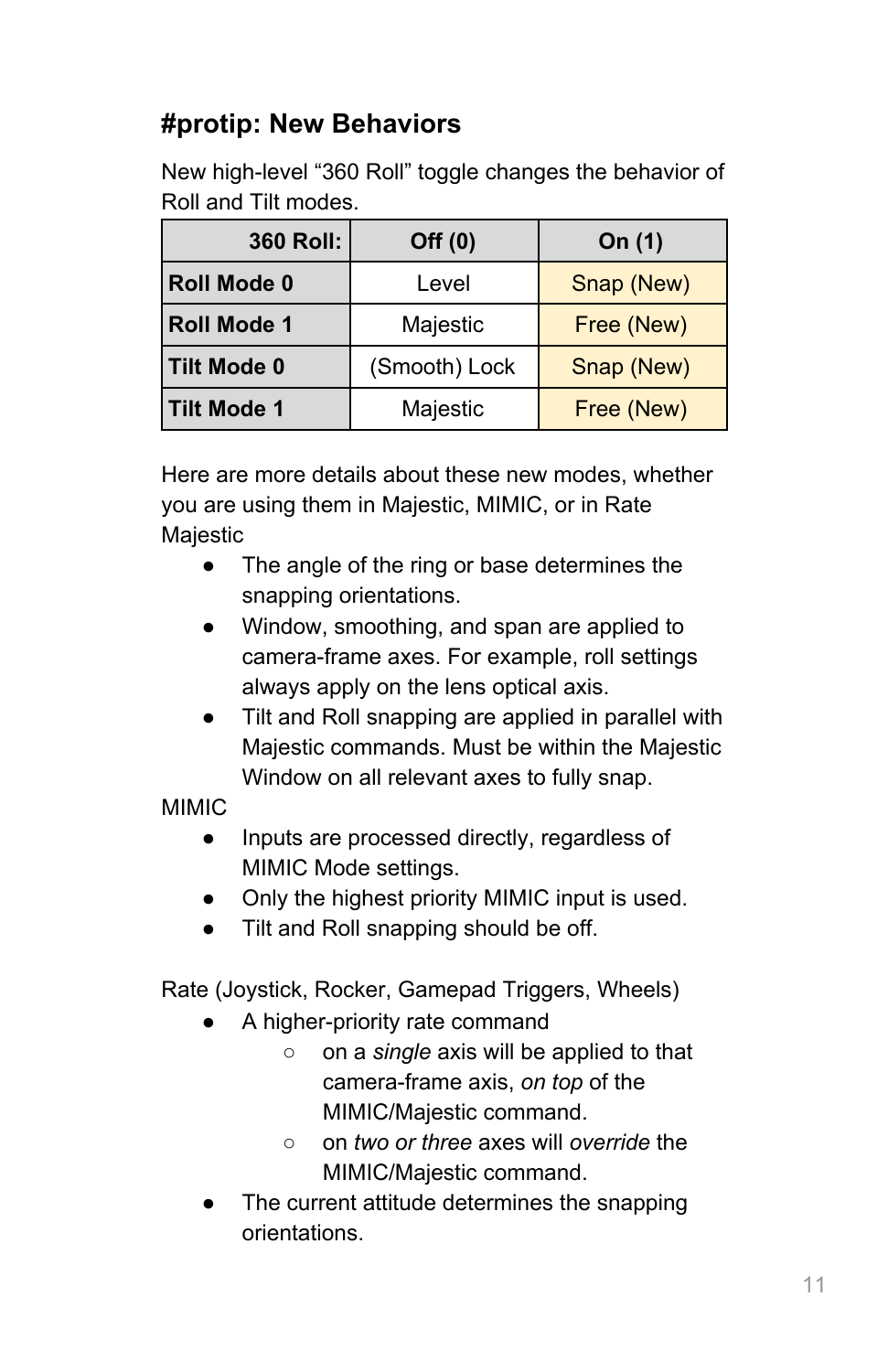# <span id="page-12-0"></span>**#protip: Singularity**

## Why does Pan wobble/swing during 360 happen?

- This is due to the "singularity." When the roll arm lines up with the pan arm, you mechanically constrain the system and end up losing tilt control. Software does its best to compensate for this, but it can't defy physics.
- Here is an [example](https://player.vimeo.com/external/305874557.hd.mp4?s=e1b4d7117c429bed2e6a8276b02250e3ae6b7390&profile_id=174) of why pan moves to achieve an axial 360° roll shot.
- This [video](https://www.youtube.com/watch?v=VlGRYhmWeiQ) also goes over the concept

## What do I do to prevent this?

There are few options:

- #1 For unrestricted, continuous 360° roll shot, you can mount pan for roll ([example](https://player.vimeo.com/external/305874565.hd.mp4?s=69b4726bc106b9f0daeb66bf76590d74dd7fe07d&profile_id=174) video). Learn more in [pan-for-roll](#page-4-0) sectio[n](https://tinyurl.com/yc2jlewn)
- #2 When working as dual operator with handheld, MōVI operator can follow the roll motion with the handles/ring to ensure MōVI doesn't hit singularity ([example](https://www.instagram.com/p/BqfdLBZn2MC/), [example\)](https://www.instagram.com/p/BjoaYJJnAJO/)
- #3 Don't over constrain the system. Just command roll and have pan and tilt in majestic with zero windows. Currently only available with MIMIC + Wheels or MIMIC + Pilot but we will have many more options in the future.
- #4 Have the MōVI perfectly level (example video: [level](https://player.vimeo.com/external/305874579.hd.mp4?s=09e74ac3e54de8b6c7ecb4df04956afc4c6439a9&profile_id=174) vs [non-level\)](https://player.vimeo.com/external/305874574.hd.mp4?s=8677b176ec1fd4317bfb3fe260878903d314d408&profile_id=174)